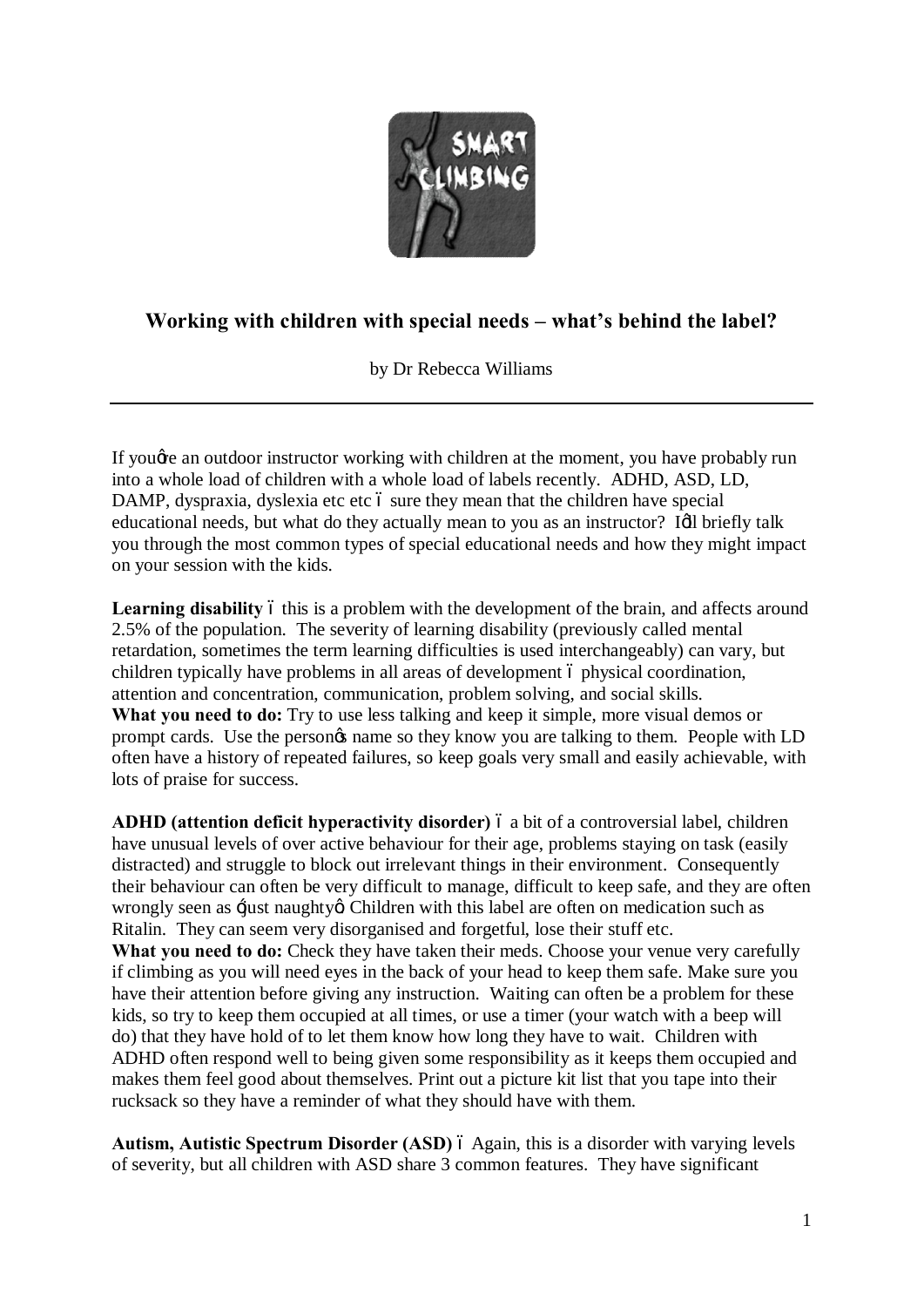difficulties with communication, social skills and imagination. Communication problems can include difficulties with nonverbal as well as verbal communication (both understanding spoken language and expressing themselves verbally). Social skills deficits can include not seeing themselves as part of the group, problems understanding social rules such as why it as a good thing to behave like everyone else. If a child to problems are quite severe, then saying things like  $\div$  good  $\phi$  might be meaningless to them, and they might prefer a tangible reward (a toy, choccy etc) instead. Problems with imagination mean these children really struggle with problem solving, as we use our imagination to work out how things might be different if we try a different solution. Children with ASD are often very very anxious, and they might also have a concurrent learning disability.

**What you need to do:** Always use their name first so they know you are talking to them. Give tangible rewards for completing activities which are easily achievable as opposed to just praising (eg access to a toy for 5 mins once they have done a climb). Keep your language simple and concrete. Dongt talk too much as this can often make people anxious if they dong understand you. Give a 5 minute warning before something is finished. Children with ASD are often very visual, so picture timetables are often very effective, and they might also use a communication system called PECS (picture exchange communication system) 6 make sure you know what to do by asking their teacher/ helper. Watch out for sensory sensitivities (disliking certain sounds, textures etc) 6 you might need to try to keep the noise down, particularly in an echoey climbing wall for example.

**Learning difficulties** 6 this is a catch all term used to cover things like dyslexia (problems with reading, writing and spelling, and often organisation & sequencing), dyspraxia (a coordination problem which can affect gross and fine movement, sometimes speech as well, and making children struggle with organising themselves and getting things in the right sequence), DAMP (again an umbrella term used for children who are a bit clumsy, have some attention problems, and who have some social skills problems), as well as non-specific delays in learning.

What you can do: If you are teaching skills such as putting on a harness, tying on, etc, its helpful to have a sequenced picture to follow so the kids know what to do first, second, third etc. Again, children often dongt want to try too hard because they are used to failing, so you need to make sure they get quick success and lots of praise early on.

**Behaviour problems**: Just a quick note about behaviour problems. Children mainly act out because they want social attention, want access to a thing (a tangible), or because they want to escape/ avoid a demand (in that order). The basic principle for you as an instructor is to turn the  $\pm$ volume and drama $\phi$  (praise, talking, facial expression, general fuss) UP for any behaviours you want to see more of 6 this can be in the child themselves, and the other children in the group. Getting children to notice and praise good behaviour in each other is also helpful. If you have to intervene with problem behaviour, turn the  $\div$ olume $\phi$  and drama right DOWN. So, say you have to take a rock off a child because they are threatening to throw it at someone else, do it with minimal talking, blank face, and then praise the kids who are sitting quietly. The second your child starts behaving slightly better, heap on the attention. If you spend lots of time telling kids off, for some kids who are quite starved of attention in other situations, it will only make things worse and make the behaviour more likely to happen, just by giving them lots of attention for it (even though its negative attention). Positive approaches work best 6 long winded negotiation, argument or taking things away (punishment) does not have a lasting impact if children have established behaviour problems.